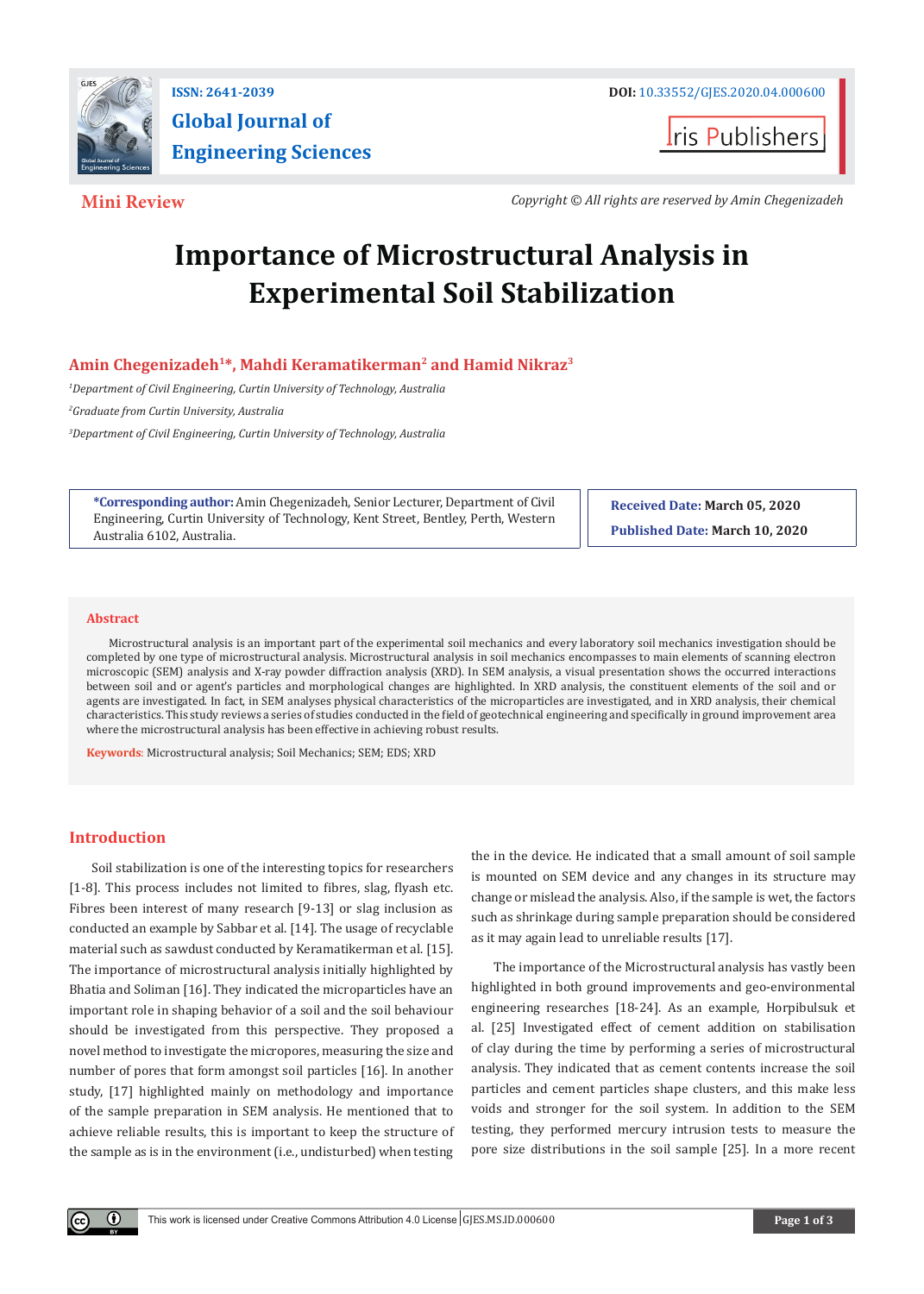study [26], analyzed improvement of a specific type of clay when mixed with Portland cement (PC) and blast furnace slag (BFS) from a microstructural analysis point of view. They concluded from microstructural analysis that addition of cement generates hydration products, and this helps the voids and pores to be filled by those cementitious products and as results the strength of the soil improved. The XRD analysis also revealed that improvement of the soil strength was mainly due to increase in calcium silicate and reduction of calcium aluminate elements existing in the cement [26].

From a geo-environmental study point of view, investigated effect of BFS stabilisation on a specific type of contaminated clay by performing a series of unconfined compressive strength tests. From SEM analysis, they indicated that the slippery nature of the contamination caused the soil particles easily move and have a lower compressive strength. They also observed lower hydration products patterns in XRD analysis as another example for lower strength of contaminated soil. In another study [27], effect of zinc contamination on clay stabilized with PC were investigated. The results of SEM analysis showed that as the contamination agent increased the amount of ettringite, and hydration products reduced until it reached to zero. They also indicated that SEM and XRD analysis can successfully be utilized in study a contaminated soil [27]. In another study, [28], investigated effect of lead contamination on a clay when mixed with PC. Similarly, they indicated that addition of PC caused generation of a denser samples with lesser voids where more hydration products exist, and a stronger sample is formed as seen in SEM analysis [28].

# **Conclusion**

In this mini review, the importance of the microstructural analysis in verification of the results in experimental soil mechanics were highlighted. This analysis usually encompasses to main types of XRD and SEM analysis to investigate chemical and physical characteristics of the soils respectively. To perform the SEM testing, sample preparation and keeping the soil integrity has a crucial role to achieve reliable results. Noting that the used sample has a very small size which should presents characteristics of the soil sample or as this is in the environment. In testing wet soil samples, this should be noted that the preparation is a time taking process and is accompany with drying the samples. As such, the soils such as clay may shrink, and their authentic characteristics may change and lead to unreliable results. As noted, the microstructural analysis has been successfully utilized in understanding the soil particles micro Behaviours and their interactions with stabilisation agents like cement and or contamination fluids.

#### **Acknowledgement**

None.

# **Conflict of Interest**

No conflict of interest.

#### **References**

- 1. [Andavan S, Kumar BM \(2020\) Case study on soil stabilization by using](https://www.sciencedirect.com/science/article/pii/S221478531934132X)  [bitumen emulsions-A review. Materials Today: Proceedings 22: 1200-](https://www.sciencedirect.com/science/article/pii/S221478531934132X) [1202.](https://www.sciencedirect.com/science/article/pii/S221478531934132X)
- 2. [Andavan S, Pagadala VK \(2020\) A study on soil stabilization by addition](https://www.sciencedirect.com/science/article/pii/S221478531934009X)  [of fly ash and lime. Materials Today: Proceedings 22: 1125-1129.](https://www.sciencedirect.com/science/article/pii/S221478531934009X)
- 3. [Jiang NJ, Du YJ, Liu K \(2018\) Durability of lightweight alkali-activated](https://www.sciencedirect.com/science/article/abs/pii/S0169131718301741)  [ground granulated blast furnace slag \(GGBS\) stabilized clayey soils](https://www.sciencedirect.com/science/article/abs/pii/S0169131718301741)  [subjected to sulfate attack. Applied Clay Science 161: 70-75.](https://www.sciencedirect.com/science/article/abs/pii/S0169131718301741)
- 4. [Jerez LD, Gómez OE, Murillo CA \(2018\) Stabilization of Colombian](https://www.sciencedirect.com/science/article/pii/S1996681417302213)  [lateritic soil with a hydrophobic compound \(organosilane\). International](https://www.sciencedirect.com/science/article/pii/S1996681417302213)  [Journal of Pavement Research and Technology 11\(6\): 639-646.](https://www.sciencedirect.com/science/article/pii/S1996681417302213)
- 5. [Liu Y, Chang CW, Namdar A, She Y, Lin CH, et al. \(2019\) Stabilization of](https://www.sciencedirect.com/science/article/abs/pii/S0950061819313364)  [expansive soil using cementing material from rice husk ash and calcium](https://www.sciencedirect.com/science/article/abs/pii/S0950061819313364)  [carbide residue. Construction and Building Materials 221: 1-11.](https://www.sciencedirect.com/science/article/abs/pii/S0950061819313364)
- 6. [Li S, Huang X, Wu S, Zhang W \(2019\) Experimental study of the behaviors](https://www.sciencedirect.com/science/article/abs/pii/S0950061819320902)  [of stabilized soil confined by polyvinyl chloride pipe. Construction and](https://www.sciencedirect.com/science/article/abs/pii/S0950061819320902)  [Building Materials 227: 116674.](https://www.sciencedirect.com/science/article/abs/pii/S0950061819320902)
- 7. Kumar JK, Kumar VP (2020) Soil stabilization using E-waste: A retrospective analysis. Materials Today, Proceedings 22: 691-693.
- 8. Millogo Y, Morel JC (2012) Microstructural characterization and mechanical properties of cement stabilized adobes. Materials and structures 45(9): 1311-1318.
- 9. Chegenizadeh A, Nikraz H (2011a) Composite soil: Fiber inclusion and strength. Advanced Materials Research 308-310: 1646-1650.
- 10. Chegenizadeh A, Nikraz H (2011b) Study on modulus of elasticity of reinforced clay. Advanced Materials Research 243-249: 5885-5889.
- 11. Chegenizadeh A, Nikraz H (2011c) Investigation on compaction characteristics of reinforced soil. Advanced Materials Research 261-263: 964-968.
- 12. Chegenizadeh A, Nikraz H (2011d) Investigation on strength of fiber reinforced clay. Advanced Materials Research 261-263: 957-963.
- 13. Chegenizadeh A, Nikraz H (2011e) Composite Clayey Sand and Short Fiber. Advanced Materials Research 383-390: 2764-2769.
- 14. Sabbar AS, Chegenizadeh A, Nikraz H (2017) Static liquefaction of very loose sand-slag-bentonite mixtures. Soils and Foundations 57(3): 341- 356.
- 15. [Keramatikerman M, Chegenizadeh A, Nikraz H\(2017a\) An investigation](https://www.sciencedirect.com/science/article/pii/S0959652617311034)  [into effect of sawdust treatment on permeability and compressibility of](https://www.sciencedirect.com/science/article/pii/S0959652617311034)  [soil-bentonite slurry cut-off wall. Journal of Cleaner Production 162: 1-6.](https://www.sciencedirect.com/science/article/pii/S0959652617311034)
- 16. Bhatia SK, Soliman A (1991) The application of image analysis techniques to microstructure studies in geotechnical engineering. In Microstructure of Fine-Grained Sediments. Springer, New York, USA, pp: 367-378.
- 17. Trzciński J (2004) Combined SEM and computerized image analysis of clay soils microstructure: technique & application. In Advances in geotechnical engineering: The Skempton conference: Proceedings of a three-day conference on advances in geotechnical engineering, organised by the Institution of Civil Engineers and held at the Royal Geographical Society, London, UK 29-31: 654-666.
- 18. Chegenizadeh A, Keramatikerman M (2017) Mitigating sulphate attacks in geotechnical engineering Hauppauge, New York, USA. Nova Science Publishers, pp. 1-165.
- 19. Chegenizadeh A, Ashish M, Nikraz H, Keramatikerman M (2020) Sulphate Attack on Cemented-Bentonite-Coconut Coir, Results in Engineering (In publication).
- 20. Keramatikerman M, Chegenizadeh A, Nikraz H (2016) Effect of GGBFS and lime binders on the engineering properties of clay. Applied Clay Science 132: 722-730.
- 21. Keramatikerman M, Chegenizadeh A, Nikraz H (2018a) Effect of Slag on Restoration Mechanical Characteristics of Ethanol Gasoline-